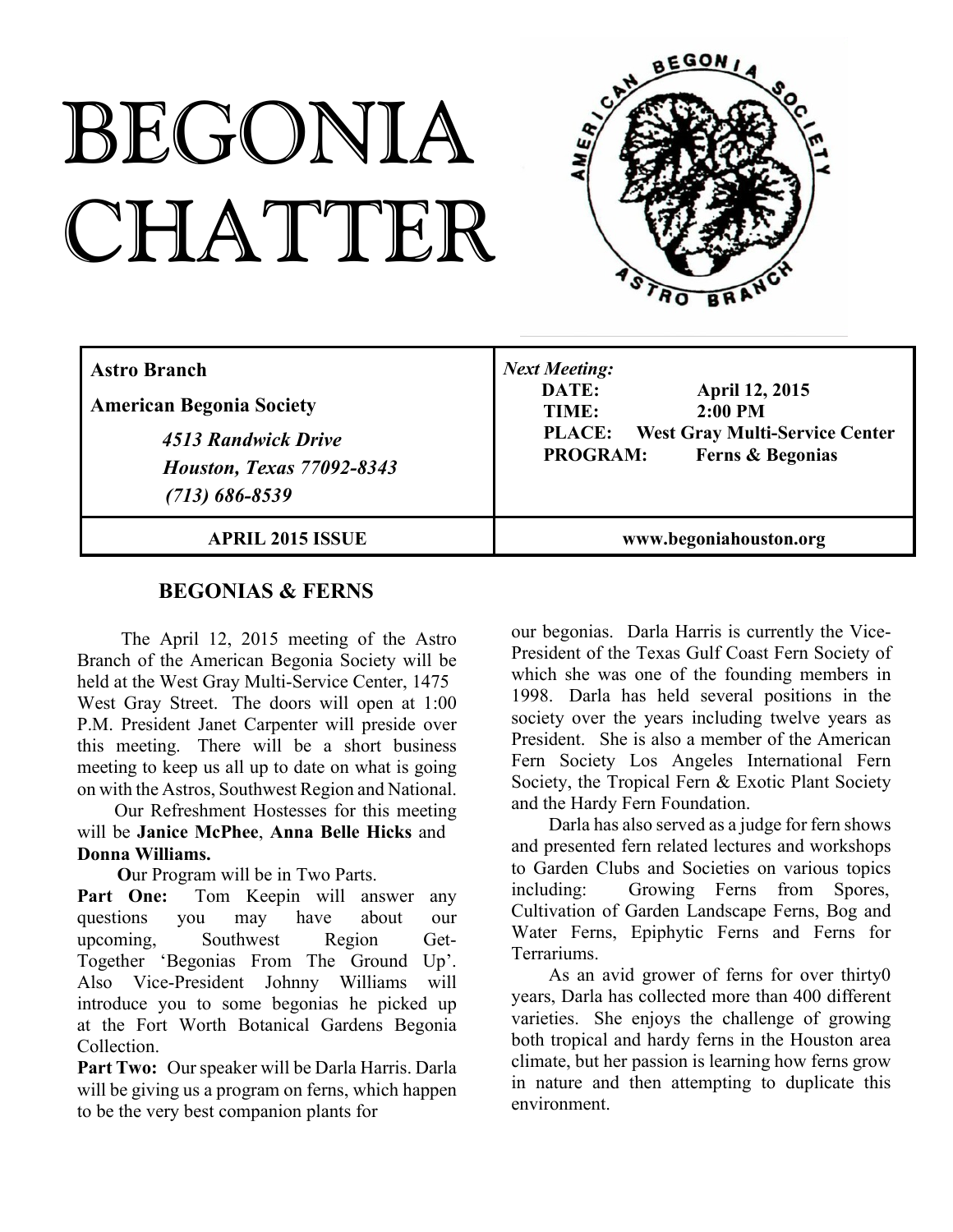Darla's latest accomplishment is building her Fern Plantation Nursery which she is planning to open in 2015. We will have our usual drawings.

Our Refreshment Hostesses will lots of tasty treats to tempt your taste buds, but above all your Begonia friends will be there to talk Begonias with. Please remember to bring your name tag. If you can't locate it contact Tom prior to meeting day. We look forward to seeing you at this meeting.

## **See You There! \_\_\_\_\_\_\_\_\_\_\_\_\_\_\_\_\_\_\_\_\_\_\_\_\_\_\_\_\_\_\_\_\_\_\_\_\_\_\_\_**

## **MINUTES OF THE MARCH 1, 2015 MEETING**

The March 1, 2015 meeting of the Astro Branch of the American Begonia Society was held at the West Gray Multi-Service Center located at 1475 West Gray Street in Activity Room 1.

This meeting was called to order by President, Janet Carpenter, at 2:00 P.M. Janet thanked our refreshment hostesses who were **Midge Gorman**, **Elaine Riquelmy** and **Janet Carpenter**. Hospitality hostesses for our April meeting will be **Janice McPhee**, **Anna Belle Hicks** and **Donna Williams.**

Minutes from the February meeting were published in the Begonia Chatter and were approved with no changes.

Ruby Lewellyn, Sunshine Chair, passed around cards for Fukumi Smith, Pat Hiscock, Mill & Marion Claybaugh and Fred & Francis Bones.

Treasurer Tom Keepin said we still have a healthy balance.

There was no 'Begonia of the Month' at this meeting, but Ruby Lewellyn brought companion plants to give away. They were an orchid vine, ground orchids and pink rain lilies.

Tom announced that or April meeting will not be on the first Sunday because of Easter. It will be on the second Sunday which is **April 12.** He then talked about the upcoming SW Region Get-Together which we are hosting. It will be at the Sheraton Houston Brookhollow on May  $21<sup>st</sup>$ ,  $22<sup>nd</sup>$  $& 23<sup>rd</sup>$ . He handed out copies of the Show Rules and the Show Schedule. These are also posted on the ASTRO'S website. He asked that we all read

them carefully and plan to enter something in the show;. He said there are many categories to choose from and quite a few of them are seldom entered. There is even a class for "novice" which is anyone who has never won a blue ribbon at a begonia show. Entries for the show will be from 4:30 to 7:30 P.M. on Thursday, May  $21^{st}$ .

Vice-President, Johnny Williams next introduced our guest speaker for this meeting who was Eddie Raye Andrews. Eddie Ray gave a slide show and demonstration on "Art in The Garden". This was a lovely presentation and enjoyed by all. She also showed us examples of some of the art she and her colleague, Martha, create using "found" objects.

The meeting was then adjourned for food and drawings for the Name Tag, Door Prize, and Raffle Plants.

Winners of the Drawing are as follows:

#### **Door Prize:**

A Non-Stop begonia was won by Irene Bragg A piece of the "Garden Art" was won by Sandra Rigsby

Aechmea "Delmar' was won by Brenda Andrews

#### **Raffle**:

B. 'Catalina was won by Geanie Riggs

B. convolvulacea was won by Sandra Rigsby

#### **Name Tag:**

- B. 'Jean Pernet' was won by Jane Anerson
- B. 'Flamingo Queen' was won by Donna Williams

Respectfully submitted Donna Williams, Secretary

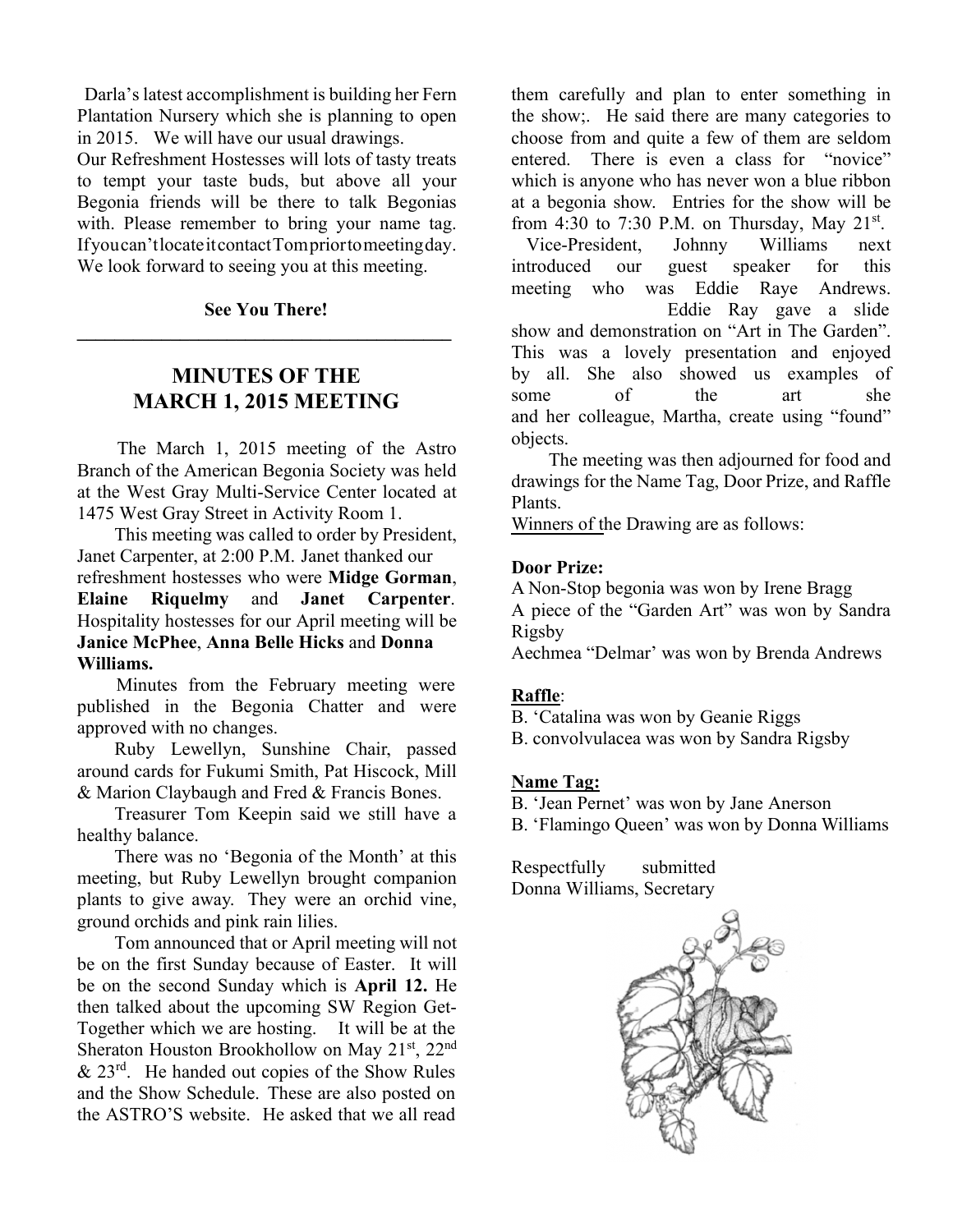## **PRUNING, PLANTING AND TRANSPLANTING**

### **April**

 $6<sup>th</sup>$ ,  $7<sup>th</sup>$  &  $8<sup>th</sup>$  Scorpio  $15^{th}$  &  $16^{th}$ <br>& 20<sup>th</sup>  $24^{\text{th}} \& 25^{\text{th}}$  Cancer

 $11 \& 12^{th}$  Capricorn<br>  $15^{th} \& 16^{th}$  Pisces  $19^{th}$  $\&$  20<sup>th</sup> Taurus 23<sup>rd</sup>,

#### **May**

| $3^{\text{rd}}$ , 4 <sup>th</sup> & 5 <sup>th</sup> | Scorpio                 |
|-----------------------------------------------------|-------------------------|
| $8^{th}$ & 9 <sup>th</sup>                          | Capricorn               |
| $12^{th}$ , $13^{th}$ & $14^{th}$                   | Pisces 17 <sup>th</sup> |
| & 18 <sup>th</sup>                                  | Taurus 21 <sup>st</sup> |
| & 22 <sup>nd</sup>                                  | Cancer 31 <sup>st</sup> |
|                                                     | Scorpio                 |

- Planting and Transplanting are best done in Cancer, Scorpio and Pisces with Cancer being the best.
- Best Pruning for quick growth is first Taurus and then Capricorn.

## **WEATHER FORECAST FOR APRIL 2015**

 $\frac{1}{2}$  ,  $\frac{1}{2}$  ,  $\frac{1}{2}$  ,  $\frac{1}{2}$  ,  $\frac{1}{2}$  ,  $\frac{1}{2}$  ,  $\frac{1}{2}$  ,  $\frac{1}{2}$  ,  $\frac{1}{2}$  ,  $\frac{1}{2}$  ,  $\frac{1}{2}$  ,  $\frac{1}{2}$  ,  $\frac{1}{2}$  ,  $\frac{1}{2}$  ,  $\frac{1}{2}$  ,  $\frac{1}{2}$  ,  $\frac{1}{2}$  ,  $\frac{1}{2}$  ,  $\frac{1$ 

According to the United States Weather Service Houston and surrounding area fall in Region 7 of the National Weather Map. Here is what they predict our weather will be like for the month of April.

Our temperatures will be slightly below normal and a precipitation will be slightly above normal. Our temperatures should average 57 degrees in the North and 64 degrees in the South. Our coolest temperatures for April will be April1st  $\&$  2<sup>nd</sup>, 5<sup>th</sup> thru 7<sup>th</sup>, 10<sup>th</sup>, thru 15th, 20<sup>th</sup> thru 25<sup>th</sup> and  $29<sup>th</sup>$  & 30<sup>th</sup>. Our warmest temperatures for April will be April 9<sup>th</sup>, 18 & 19<sup>th</sup> and  $27<sup>th</sup> * 28<sup>th</sup>$ . There will be scattered showers and thunder storms, locally severe about April  $4<sup>th</sup>$  &  $5<sup>th</sup>$ , 9<sup>th</sup> thru 13<sup>th</sup>, 19<sup>th</sup> thru 23<sup>rd</sup> and 28<sup>th</sup> thru 30<sup>th</sup>. There will be large temperature changes through the month.

## **HAPPY BIRTHDAY TO You!**

Birthday wishes go gout to our members born in this month of April.

| Tom Anderson           | April 28 <sup>th</sup> |
|------------------------|------------------------|
| Irene Bragg            | April 5 <sup>th</sup>  |
| Darrin Duling          | April 29th             |
| Edna LaFour            | April 1st              |
| Allan Manes            | April 3rd              |
| Rebecca Duff           | April 21st             |
| Lucy Melara            | April 2nd              |
| Gary Moffatt           | April 25 <sup>th</sup> |
| Glenda Perry           | April 19th             |
| Ken Smith              | April 3rd              |
| <b>Faye Stansberry</b> | April 23rd             |
| Dianna Wilkerson       | April 18th             |
|                        |                        |

"Today is a day to enjoy being with friends. To look back on where you've been and to look forward to the special times the future holds for you."

### **HAPPY BIRTHDAY!**

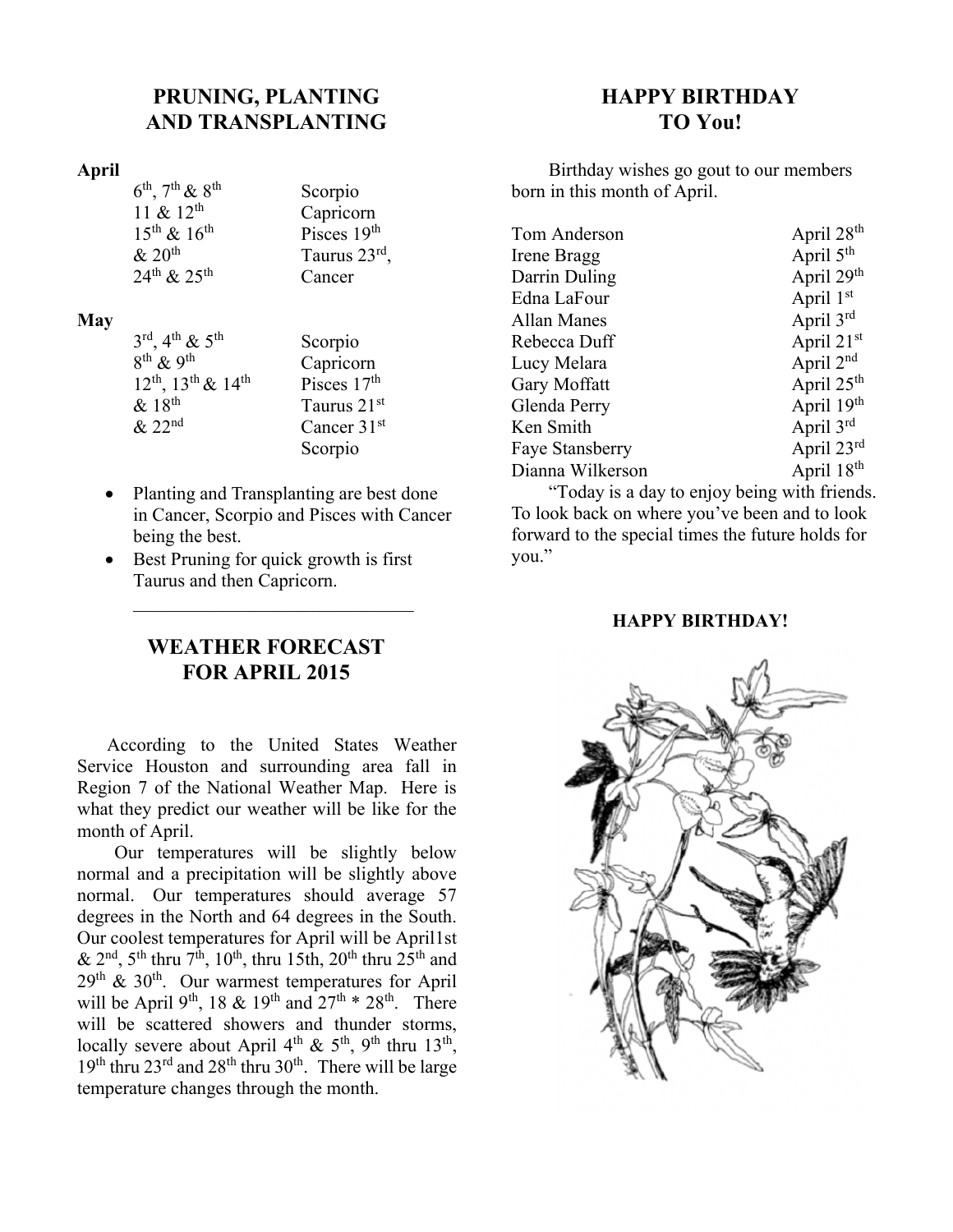## Asrto's March 2015 Monthly Meeting

"Art In The Garden By Eddie Raye Andrews"



Eddie Raye Andrews (left) and Martha Overby











All the pieces shown above were made using 'found' objects to make art for the garden.